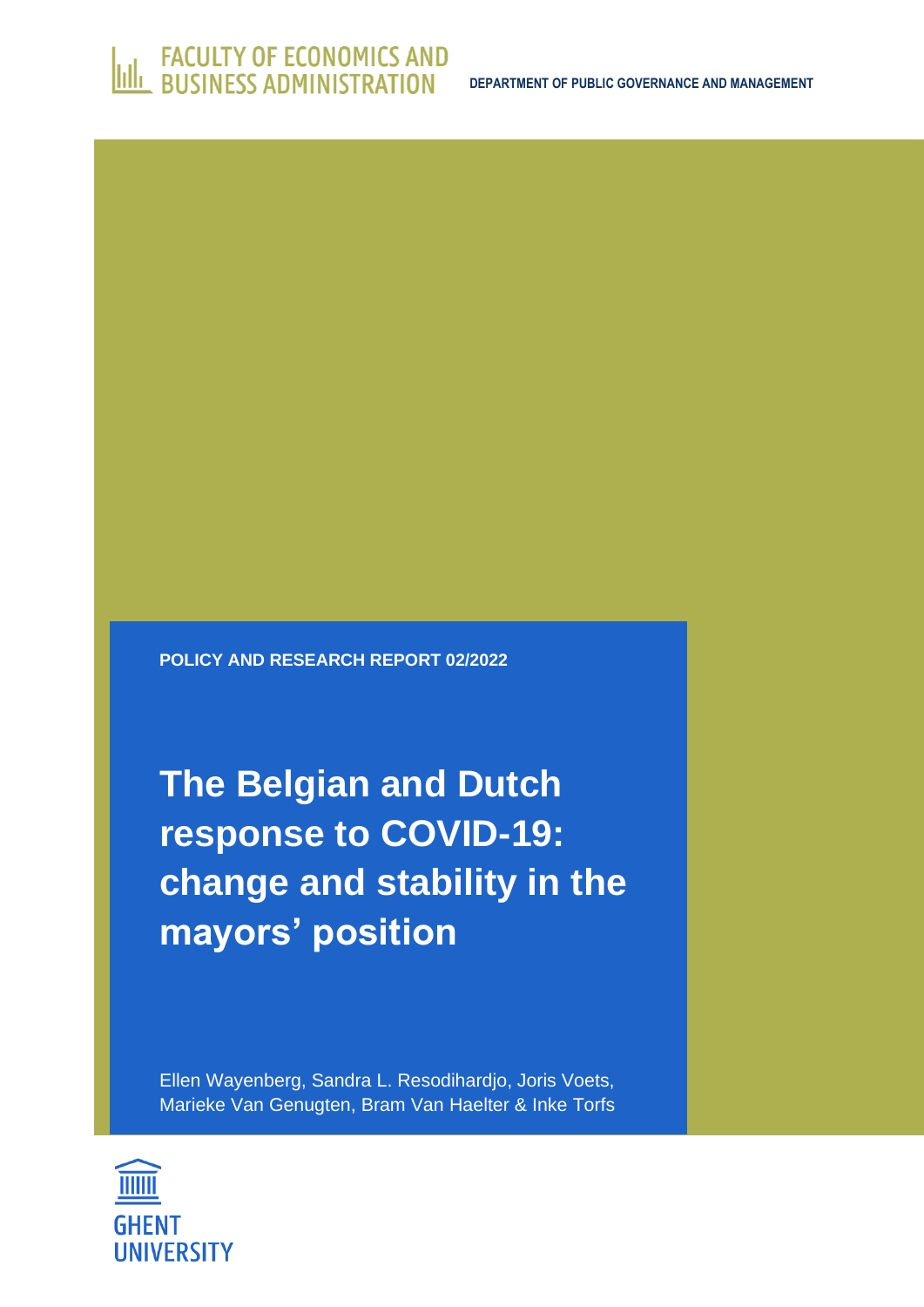## **The Belgian and Dutch response to COVID-19: change and stability in the mayors' position**

**How did Belgian and Dutch mayors experience their own role and that of local government during the first few months of the COVID-19 outbreak? This question was addressed by drawing on three analytical perspectives (functional, territorial, and political) on local government systems and using a qualitative case study design. Interestingly, the position and leeway of Belgian and Dutch mayors did not differ much during the first months of the crisis (February-September 2020).**

Belgian and Dutch mayors fulfil a critical function in managing the COVID-19 outbreak. They are responsible for upholding corona measures at the local level while giving voice to local concerns at the regional and national levels. Embedded in a multi-level governance (MLG) system geared towards managing the COVID-19 outbreak, mayors face not only known but also new and unprecedented institutional challenges and constraints, as existing MLG-structures are expanded and adjusted in response to the virus. How did mayors in both countries experience their own role and that of local government in such an environment?

Our article aims to analyse how mayors across the low countries handled the pandemic from the start of February until the end of September 2020. To grasp the institutional conditions mayors faced from the start of the pandemic, we approach them as head of the local government system. To some extent, that system differs between Belgium and the Netherlands despite the low countries' long bordering and common history.

First, the functional perspective focuses on the distribution/fusion of public functions between central, regional and local governments and on their respective (financial) autonomy to do the job. In our analysis of the first months of the Covid-outbreak, there is a clear similarity in the overall MLG-system when it comes to that functional perspective. In both cases, a clear top-down crisis structure was put in place: decisions were made at the national level and implemented at the provincial/regional and local levels. The centralised decision-making processes severely affected mayors' influence in both countries during the time period investigated: basically, they had no or very limited influence on the decisions that were made. Where the two countries clearly differ is the evolution of the crisis management structures. Belgium started with a centralised crisis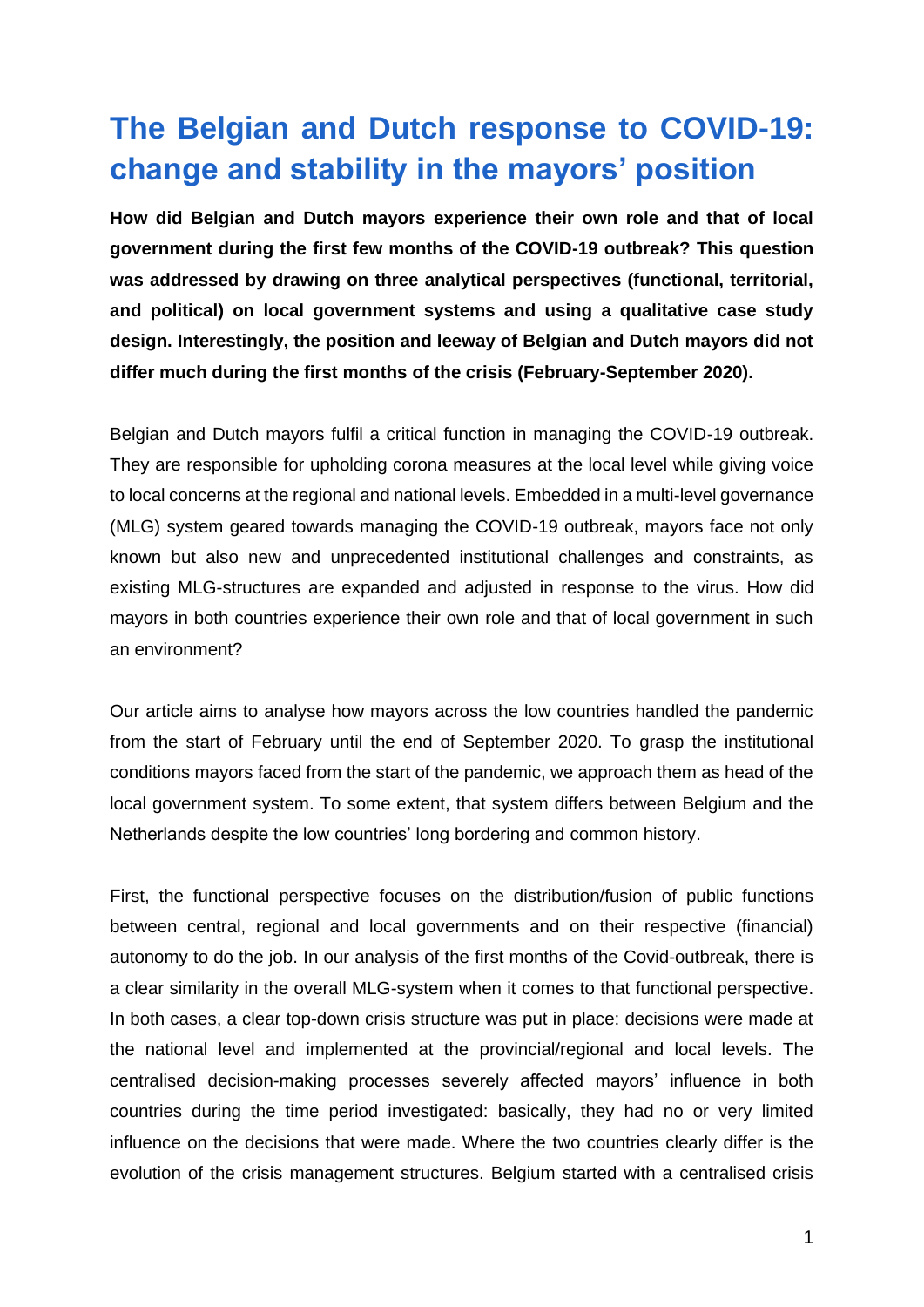management structure where local governments felt they were not heard enough. Over time, changes were made to the crisis management structure to improve this. In contrast, the Netherlands started with a national crisis management structure in which two regional mayors had direct access to the decision-making forum. The changes to the national crisis management structure resulted in the closing down of this direct access.

From a **territorial perspective**, concerning a country's territorial structure and its local governments' viability, a striking similarity between the two countries revolves around mayors turning to each other in order to find solutions and support during the first months of the outbreak. To this end, they used existing inter-municipal networks or even created new ones; though the extent to which they looked for outside support varied per municipality.

Looking at mayors from a **political perspective** brings another striking similarity across the low countries to the fore. After all, Belgian as well as Dutch mayors had to prioritise their executive role when the virus struck their community. During this time, they had to temporarily minimise their caring role (*burgervader/burgermoeder*) and their role as trustee vis-à-vis their citizens. Most of them found this transition challenging.

In sum, our analysis shows that during the first months of the COVID-19 outbreak, the local crisis response across the low countries fitted well within their respective MLG-systems even though mayors' leeway diminished as a result of the centralisation of the decisionmaking processes. Consequently, Belgian and Dutch mayors' primary focus was on implementing the measures in both countries. Moreover, mayors across both countries experienced a shift in terms of (1) power and authority (respectively to the provincial governor and the federal level and to the regional mayor and the national level); (2) tasks (prioritising crisis management over other tasks); and (3) roles (increasing importance of their executive role while lamenting the effects of COVID-19 on their role as citizens' trustee and (*burgervader/burgermoeder*). These shifts required flexibility and resourcefulness from mayors – something they have in spades as they were, for instance, pooling their resources, using WhatsApp, accessing informal/personal networks and finding creative ways to fulfil their social role. In doing so, Belgian and Dutch mayors have shown how indispensable local government and they themselves are in responding to crises.